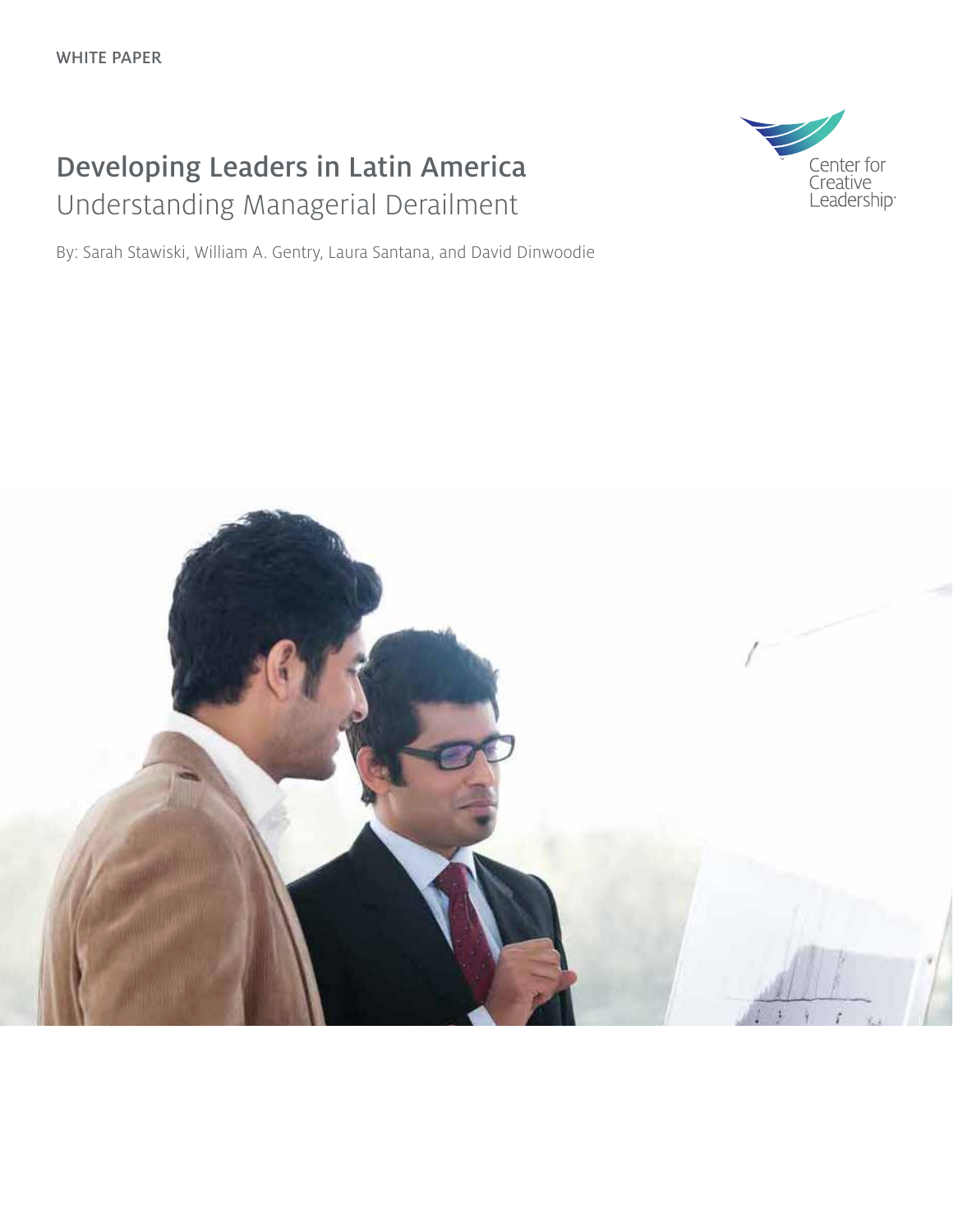

### **Contents**

| Introduction                |               |
|-----------------------------|---------------|
| Why Look at Derailment Now? | $\mathcal{L}$ |
| About the Study             | 3             |
| Key Findings                | 4             |
| The Role of Culture         |               |
| Preventing Derailment       | 9             |
| References and Resources    | 10            |
| About the Authors           | 13            |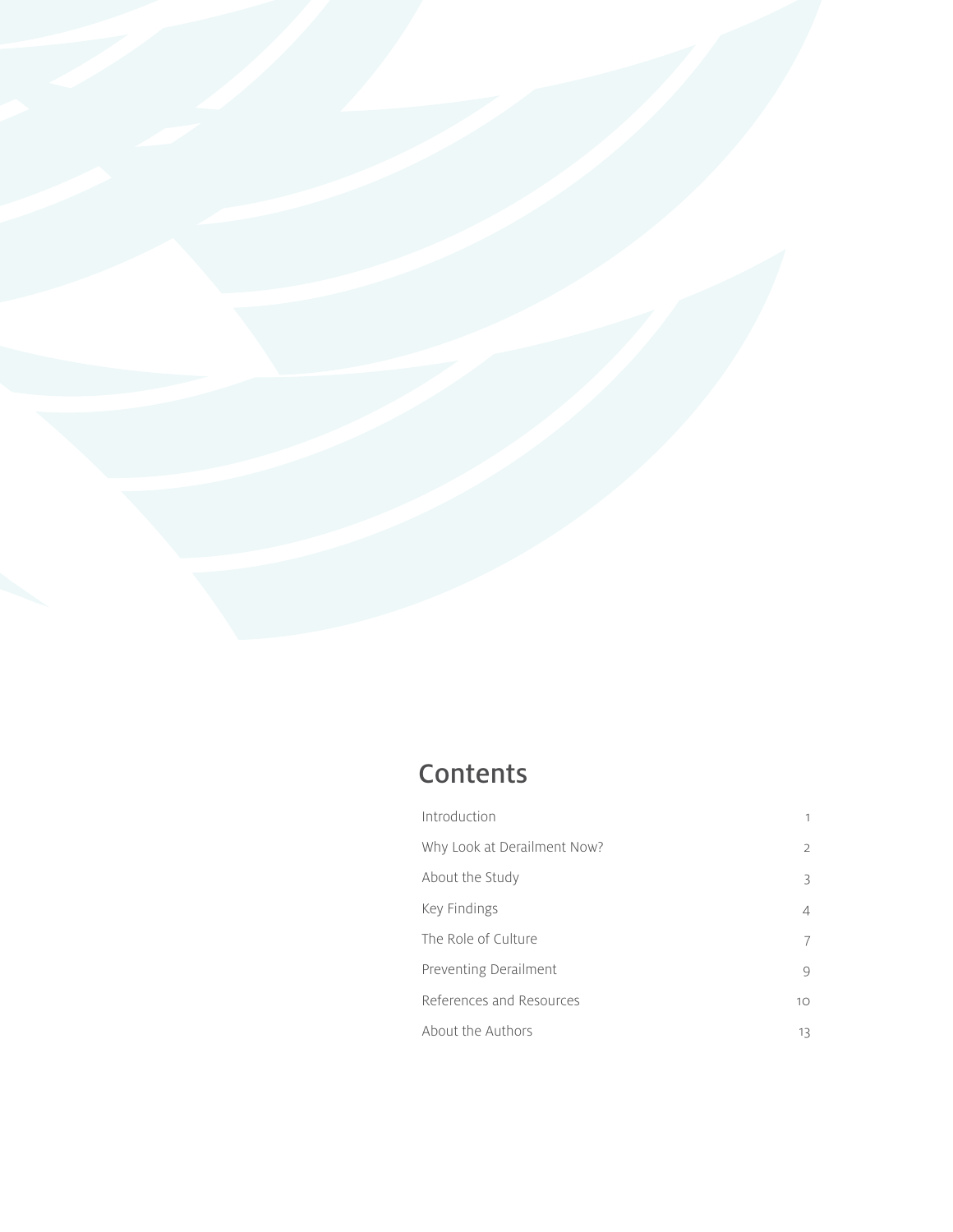### Introduction

Miguel was on the fast track, or so he thought. As a manager in a rapidly growing multinational bank, he had always enjoyed a reputation as a "high potential," and had been promoted quickly because of his strong technical competence. That's why he was surprised to learn he'd been passed up for his next promotion to director. His aloof, tough style that discounted the need to connect at an interpersonal level had previously been overlooked by his managers. Until this "derailment moment," he had not seen the need to shift towards more managerial and strategic competencies, assuming his technical expertise would keep paying off. Miguel, like many managers with a lot of early promise, had failed to reach his full potential as a leader in his company.

To develop leaders in Latin America, we must draw on the knowledge and best practices of the field, while asking new questions and adapting our approach to the specific cultural, economic, political, and social contexts in which leadership is needed. One such question is why some managers, like Miguel, "derail," and how these factors differ (or remain the same) in Latin America compared to other regions of the world. Managerial derailment is a term describing managers who were prematurely fired, demoted, or stopped advancing below their expected levels of achievement (i.e., reached career plateaus). To help our clients and colleagues target and tailor developmental opportunities, a team of researchers at the Center for Creative Leadership (CCL®) conducted a study of managerial derailment in Latin America. In this white paper, we share our findings, consider cultural factors that may underlie the data, and offer suggestions for keeping Latin American managers on the track of career success.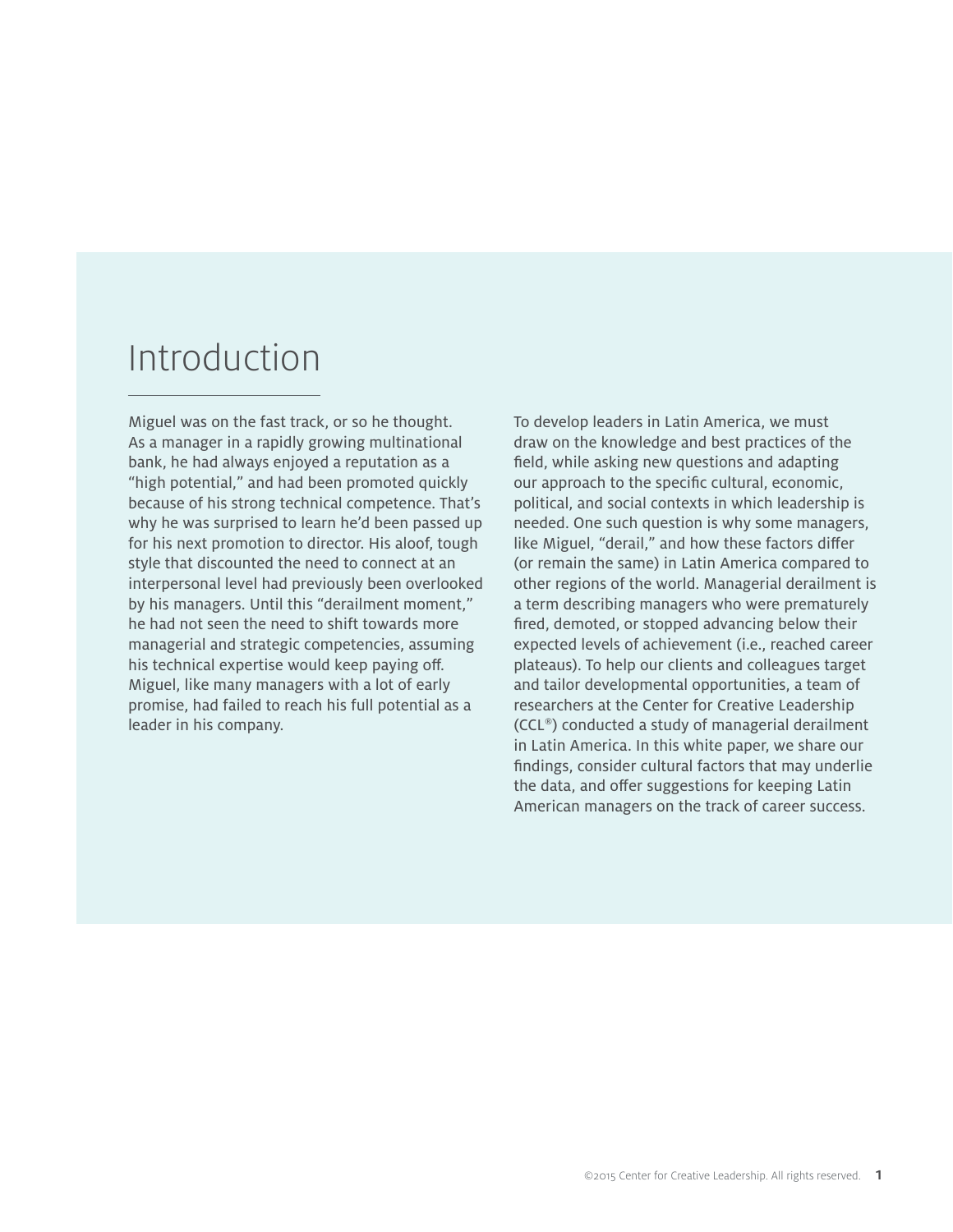

## Why Look at Derailment Now?

Presently, we see a significant opportunity for Latin American organizations and corporations operating in the region to take an intentional approach to develop leadership capacity. During a period when the Northern and Western hemispheres have struggled economically, much of Latin America is enjoying stable growth. Of course, it is difficult to generalize about business growth and managerial practice in such a diverse region; however, growth rates overall are healthy.

Even so, developing individual leaders in Latin America does not come easily. It is a region that frequently experiences changes in political landscapes; people have historically and continually navigated volatility and ambiguity' for their survival. Some expectations of organizational leaders are the same as their counterparts around the world:

- developing managerial effectiveness. Inspiring others
- developing employees
- leading teams
- guiding change<sup>2</sup>

Other challenges facing leaders and managers in Latin America may be a reflection of unique circumstances within the region, including:

- a narrow concept of leadership which makes it difficult to teach and to develop
- a history of controversial leaders
- a grand presence of family-owned business with "traditional" hierarchical decision making
- deep influence of the government on business-related issues<sup>3</sup>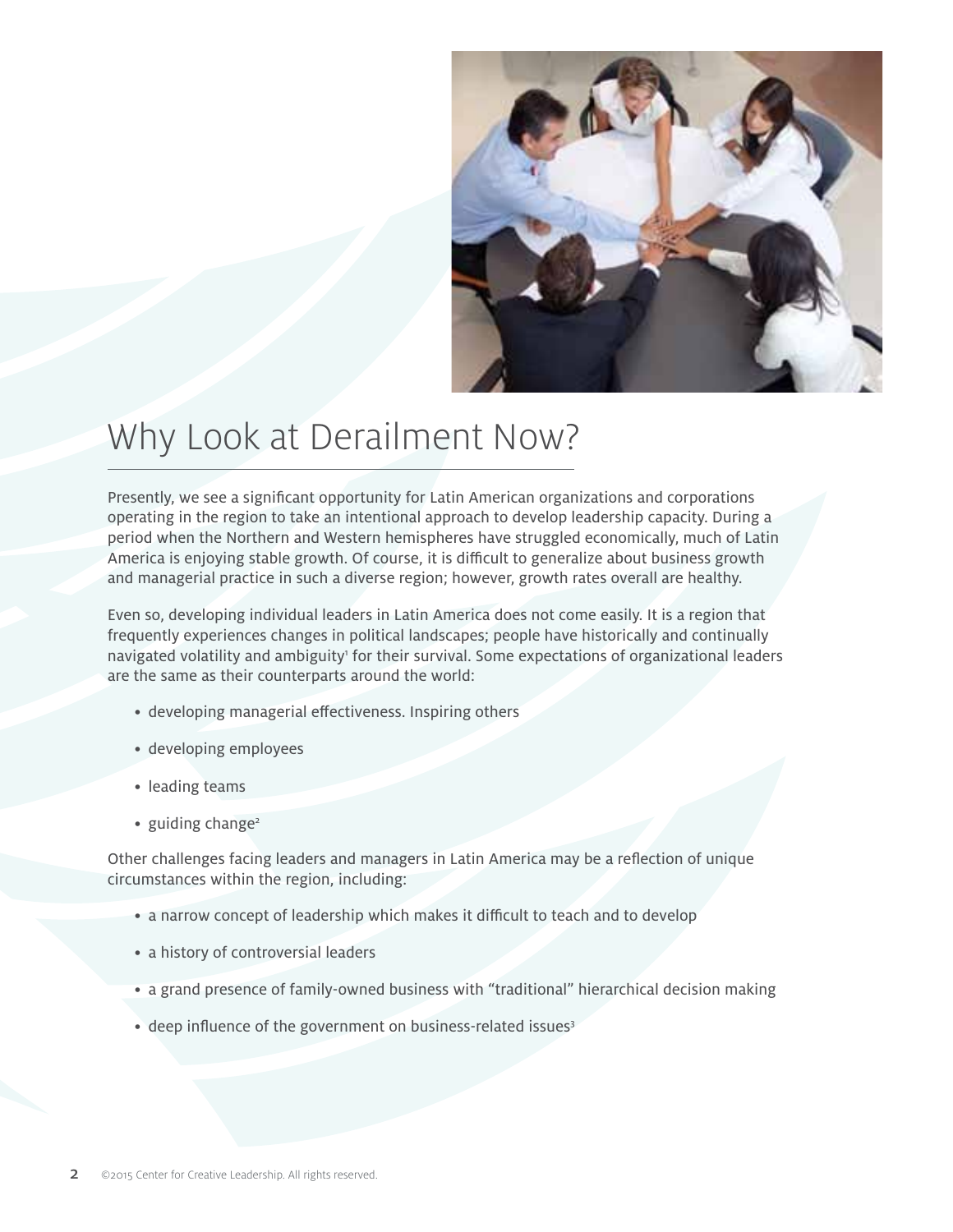Given these challenges, organizations need relevant information in order to invest in leadership development in a targeted, effective way. One strategy is to understand what prevents managers from succeeding—managerial derailment factors—and focus developmental opportunities on key skills managers need to avoid derailment to keep their careers on track. Research based on US managers has shown that managers who derail have distinct patterns of dysfunctional behavior involving five factors:

- problems with interpersonal relationships
- difficulty leading organizational teams
- trouble changing or adapting to their environment or their boss
- failure to meet their business objectives
- a too-narrow functional orientation<sup>4,5</sup>

The derailment research has been replicated with US samples, as well as with European and Asian managers. The findings are remarkably consistent. While the research has not been conducted among Latin American managers to determine the most prevalent reasons for derailment in the region, we do see value in measuring how Latin American managers fare on these five derailment factors for two reasons. One, the consistency of the findings across country, culture, and industry sector would suggest these are important and universal—if not the full picture. Two, a large and growing number of Latin Americans are working within global organizations where these factors are undoubtedly relevant to managerial success.

To gauge how Latin American managers are faring in regards to derailment potential, we studied a sample of 492 Latin American managers who were assessed on 40 items that make up the five derailment factors. The sample was also compared with a sample of 500 US managers.

## About the Study

The findings presented in this study are based on a sample of 492 managers from Latin America and 500 managers from the United States. Our Latin America sample included managers from Brazil, Chile, Columbia, Costa Rica, El Salvador, Guatemala, Honduras, Mexico, Panama, Peru, and Venezuela. All managers in the Latin America sample were born in and currently live in a Latin American country. US managers were sampled in order to have a similar gender and organizational level demographics as the Latin America sample. All managers in the US sample were born in and are currently living in the US.

Data came from Benchmarks<sup>®6</sup> a data collection instrument which contains 40 items that make up the five derailment signs. The managers participating in the study received ratings from their bosses, direct reports, and peers and also provided self-ratings as part of a developmental feedback process. For this scale, a "low-is-good and high-is-bad" approach is necessary. In other words, lower scores indicate the manager is demonstrating less of the derailment sign and higher scores indicate the manager is showing more of the derailment behavior. A portion of the findings from this paper were presented at the Southern Management Association conference in November 2011.<sup>7</sup>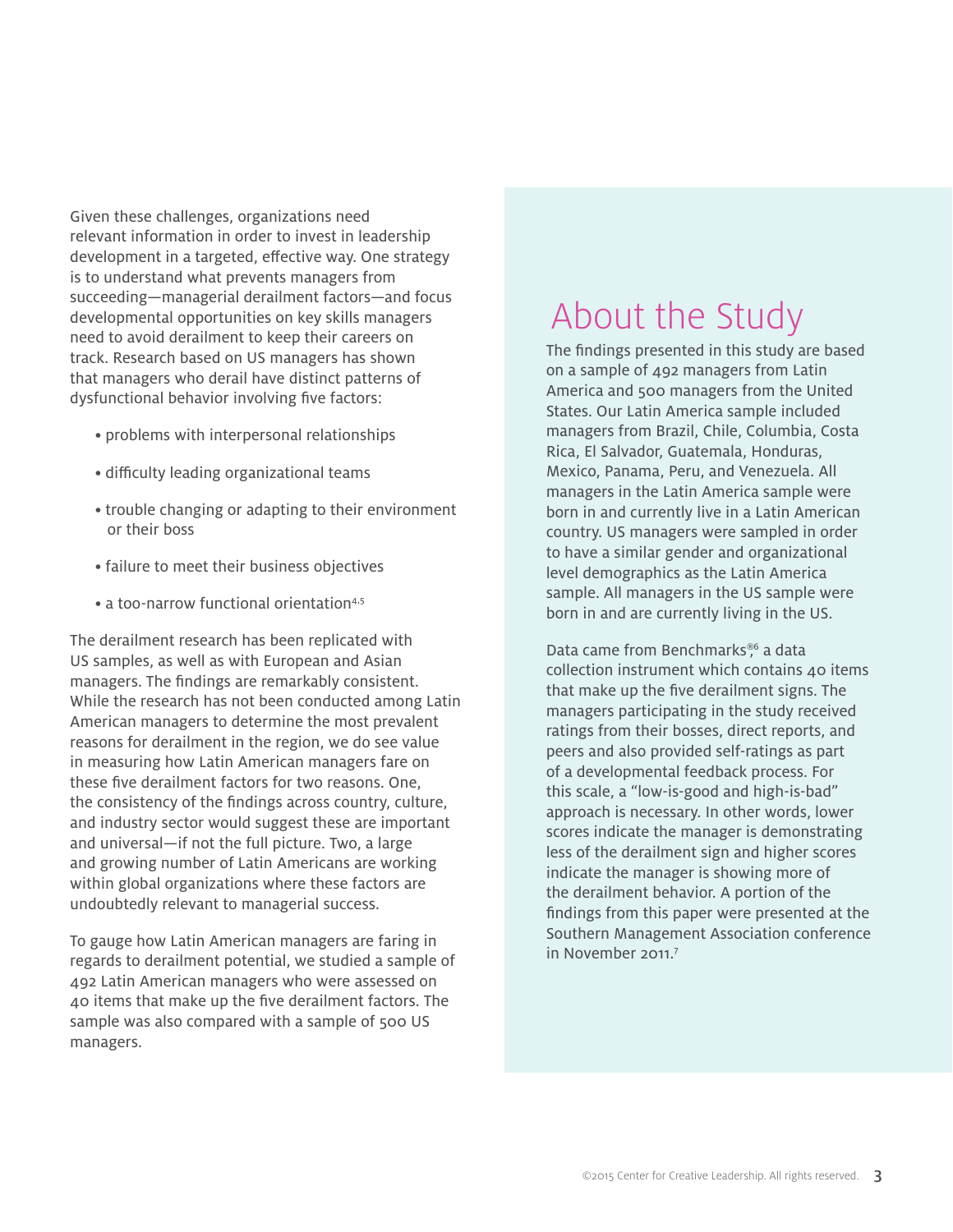# Key Findings

Managerial derailment can be financially costly to an organization and can hurt the morale of coworkers of the derailed manager.<sup>8</sup> Overall, the good news from this study is that derailment ratings of managers in both regions are low. Three key findings may be of particular value to managers and those with leadership development responsibilities in Latin American organizations.

#### **Finding #1: The top derailment risk is having too narrow a functional orientation.**

From the bosses' perspectives in both Latin American and the US, managers struggle the most by exhibiting "too narrow a functional orientation" (i.e., it is ranked "#1" of the five derailment factors because it received the highest mean ratings). That refers to managers being too focused on their specific role or function within the organization with limited ability to see the broader organizational picture. Managers who struggle here may not be knowledgeable about other parts of the business, or may not be able to see how

their realm of expertise is applicable elsewhere. They lack the depth to manage outside of their current function. "Difficulty building teams" and "problems with interpersonal relationships" were ranked as the second and third most concerning derailment factors for both Latin American and US managers. In the Latin American sample, "failure to meet business objectives" ranked fourth and "difficulty changing and adapting" ranked fifth; for the US sample those were reversed (see Table 1).

| Table 1                                                      | <b>Boss Ratings of Derailment</b> |      |                   |      |  |
|--------------------------------------------------------------|-----------------------------------|------|-------------------|------|--|
|                                                              | <b>LATIN AMERICA</b>              |      | <b>US</b>         |      |  |
|                                                              | Rank <sup>1</sup>                 | Mean | Rank <sup>1</sup> | Mean |  |
| Too Narrow<br>a Functional<br>Orientation                    | $\mathbf{1}$                      | 1.79 | $\mathbf{1}$      | 1.81 |  |
| Difficulty Building<br><b>Teams</b>                          | $\overline{2}$                    | 1.73 | $\overline{2}$    | 1.69 |  |
| Problems with<br>Interpersonal<br>Relationships <sup>2</sup> | $\overline{3}$                    | 1.72 | $\overline{3}$    | 1.61 |  |
| Failure to Meet<br>Business Objectives <sup>2</sup>          | $\overline{4}$                    | 1.65 | $\overline{4}$    | 1.53 |  |
| Difficulty Changing<br>or Adapting                           | 5                                 | 1.62 | 5                 | 1.58 |  |

1 = highest ranking derailment dimension; 5 = lowest ranking derailment dimension.

2 Demonstrates that Latin American and US managers' mean scores on a derailment scale from 1 (least likely to show signs of derailment) to 5 (most likely to show signs of derailment) were significantly different at p < .01 using an independent samples t-test.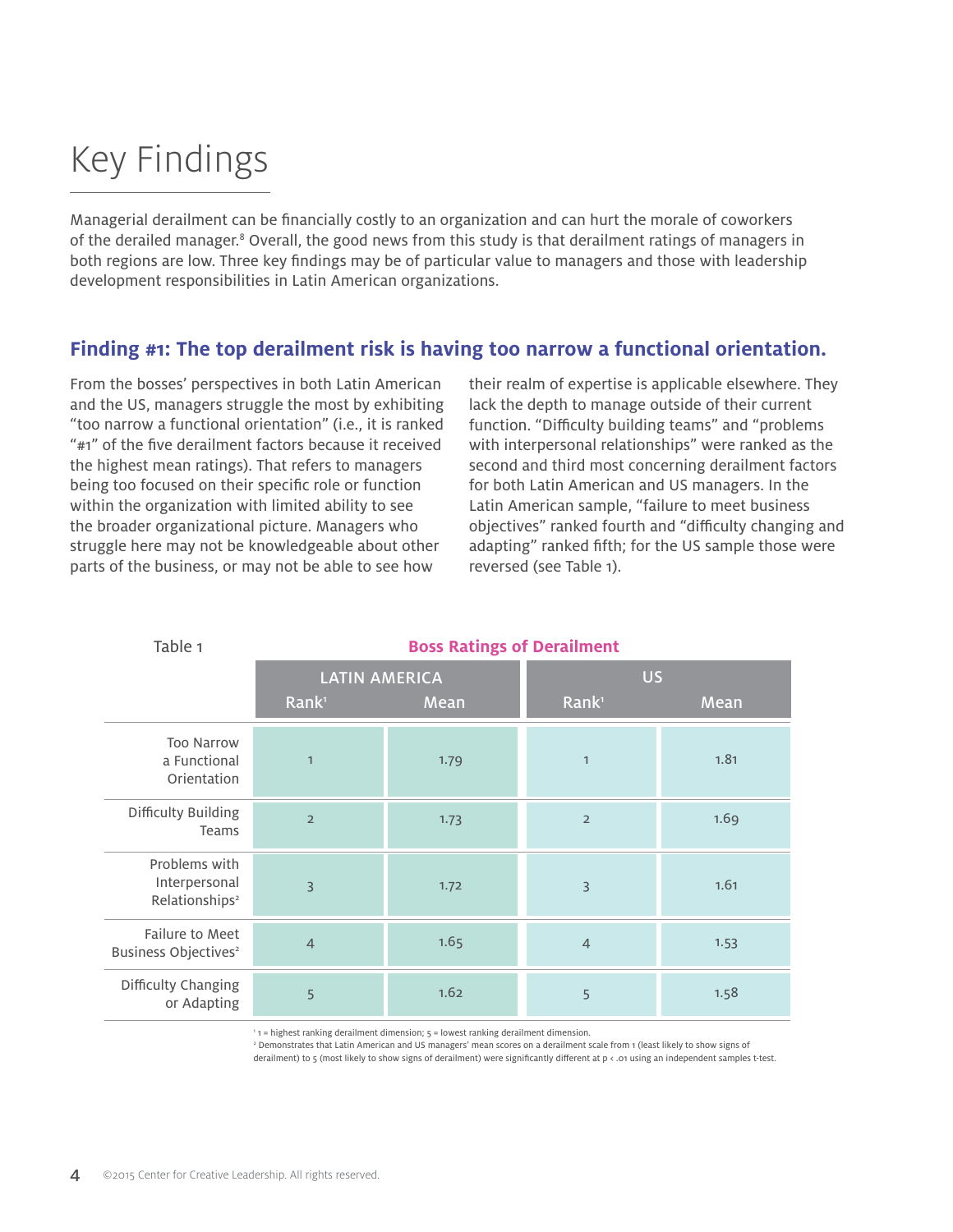#### **Finding #2: Raters in Latin America tend to rate managers more negatively than their US counterparts while managers in Latin America tend to rate themselves more positively than managers in the US.**

Bosses see more derailment signs in their Latin American managers than in the US managers (i.e., their ratings of derailment for managers are higher than the managers' own self-ratings). Latin American managers had equal to or higher scores (greater likelihood of derailment) than US managers on all derailment factors, according to the perspective of their bosses.

Two factors in particular,—"problems with interpersonal relationships" and "failure to meet business objectives"—were significantly higher for Latin American managers. In fact, Latin American managers were consistently rated worse on these two derailment factors by bosses as well as peers and direct reports. (We should

note that these differences aren't huge. Statisticians would describe the findings as small in effect size, meaning that while statistically significant differences exist, practically speaking the difference may not be noticed by the average observer).

Perhaps an even more interesting finding is that managers in Latin America rate themselves the same or lower (less at risk for derailment) than managers in the US on all five derailment factors (see Table 2). The ratings were significantly lower on three factors: "difficulty changing or adapting," "difficulty building teams" and "too narrow a functional orientation."

| Table 2                                             | <b>Self-Ratings of Derailment</b> |      |                   |      |
|-----------------------------------------------------|-----------------------------------|------|-------------------|------|
|                                                     | <b>LATIN AMERICA</b>              |      | <b>US</b>         |      |
|                                                     | Rank <sup>1</sup>                 | Mean | Rank <sup>1</sup> | Mean |
| Problems with<br>Interpersonal<br>Relationships     | $\overline{1}$                    | 1.49 | $\mathbf{1}$      | 1.52 |
| Failure to Meet<br><b>Business Objectives</b>       | $\overline{2}$                    | 1.48 | $\overline{2}$    | 1.49 |
| Difficulty<br>Building Teams <sup>a</sup>           | 3                                 | 1.48 | 3                 | 1.60 |
| Too Narrow a<br>Functional Orientation <sup>a</sup> | $\overline{4}$                    | 1.42 | $\overline{4}$    | 1.58 |
| Difficulty Changing<br>or Adapting <sup>a</sup>     | 5                                 | 1.38 | 5                 | 1.5  |

<sup>1</sup> 1 = highest ranking derailment dimension; 5 = lowest ranking derailment dimension.

2 Demonstrates that Latin American and US managers' mean scores on a derailment scale from 1 (least likely to show signs of derailment) to 5 (most likely to show signs of derailment) were significantly different at p < .01 using an independent samples t-test.

Pulling these findings together, we see that managers in Latin America tend to rate themselves more positively than their US counterparts, while their raters tend to rate them more negatively than raters in the US. What could explain these apparently contradictory findings? One possibility is that raters in Latin America are tougher than raters in the US. Another explanation is that Latin American managers are not able to see the same picture as their raters, or maybe they have more positive perceptions of their impact than their raters do.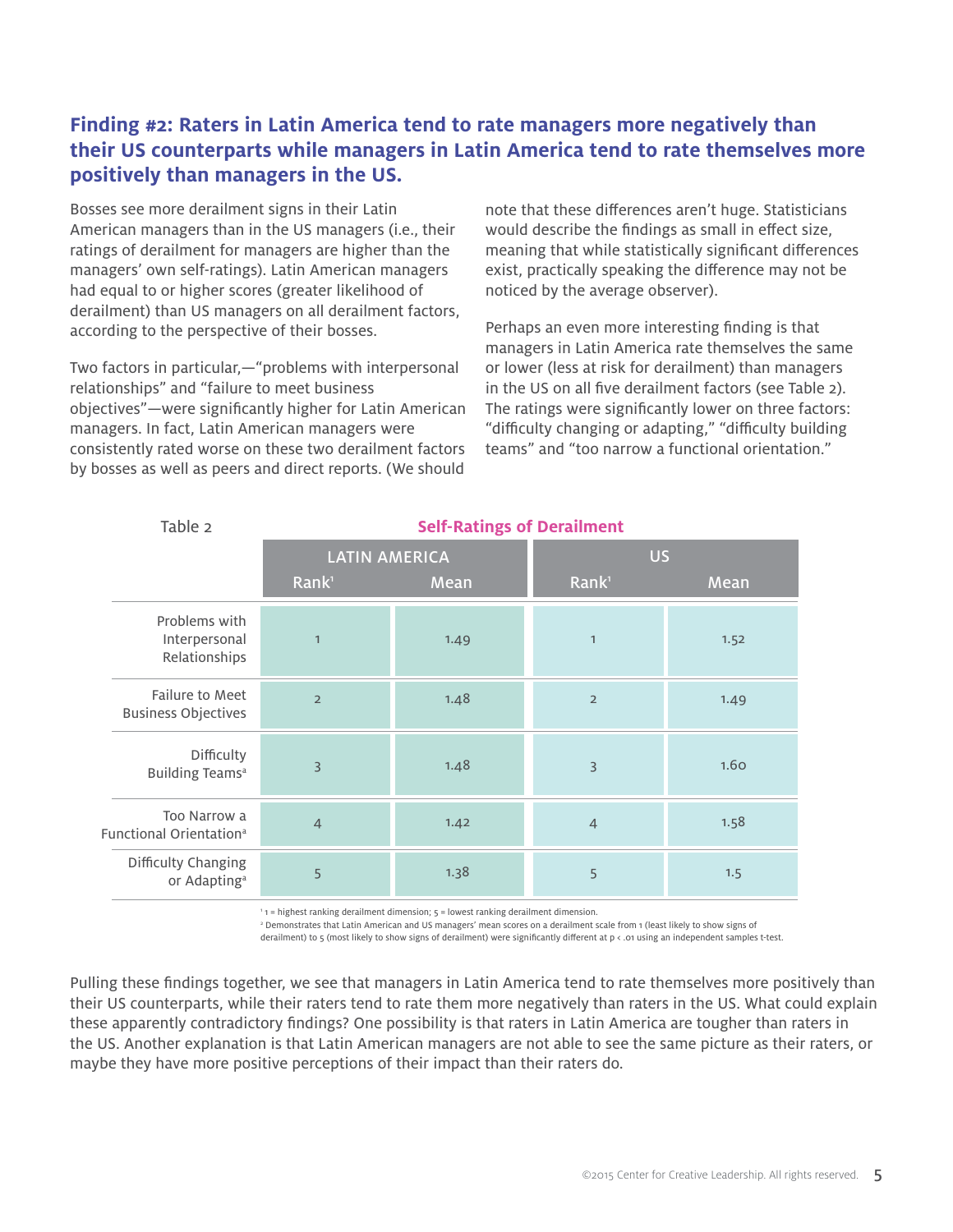#### **Finding #3: Latin American managers face a perception gap.**

In a second analysis, we confirmed that there were significantly larger gaps between self and other ratings in overall derailment scores in Latin America than there were in the US for every rater type: peer, boss, and direct report (see Figure A for boss example)<sup>9</sup>. Moreover, it was the self-ratings that were causing these larger discrepancies. In other words, the managers in Latin America were more lenient in how they rated their own derailment tendencies than were the US managers.



Self-boss discrepancies of derailment behaviors as a function of origin (Latin America versus United States). Lower scores (closer to 1 in magnitude) indicate a lower likelihood of derailment.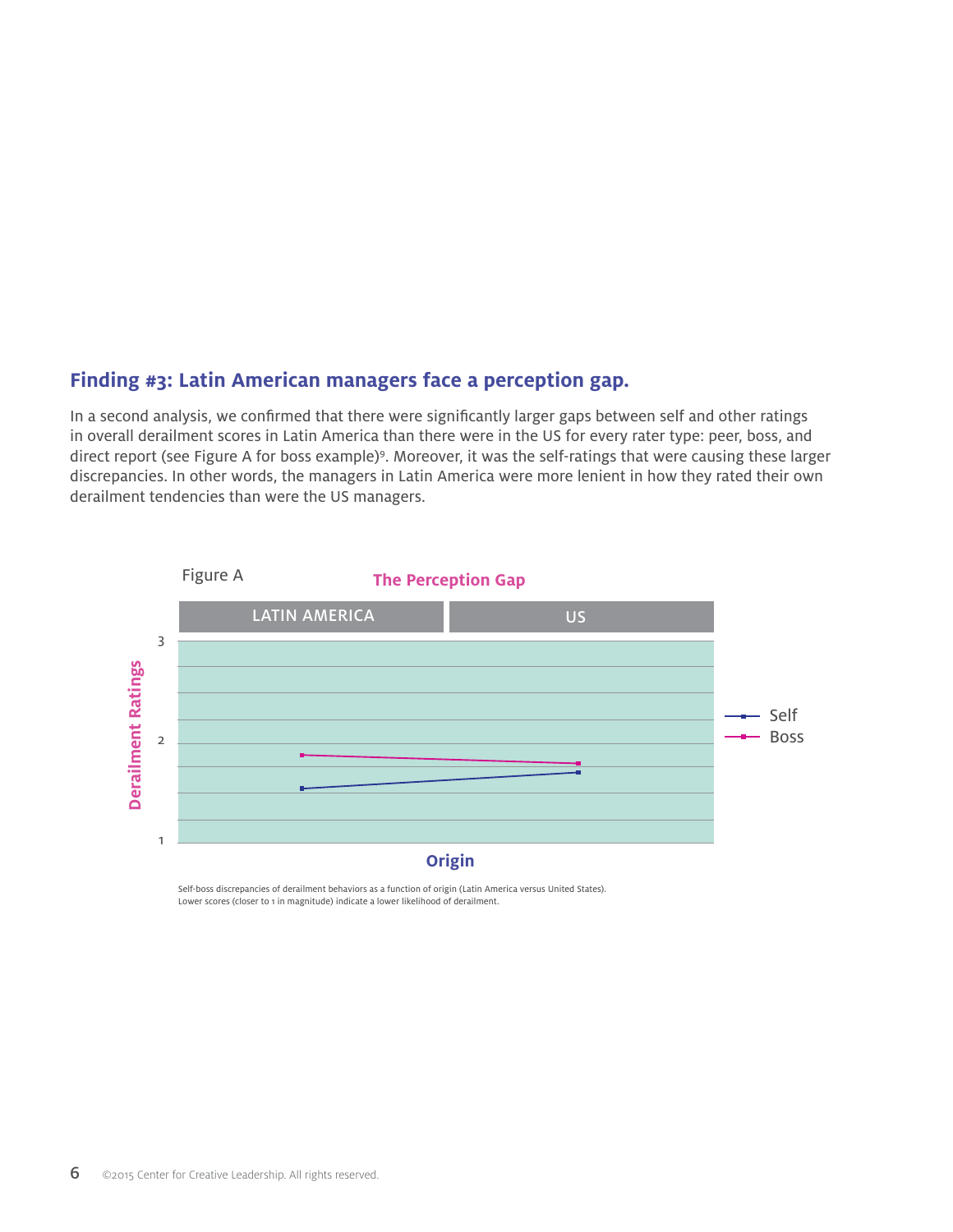

## The Role of Culture

How can we make sense of these findings? Drawing on the GLOBE Study,<sup>10</sup> a wellknown study of 62 societies, we can see how cultural factors may play a role in our derailment findings.

A greater discrepancy between the manager and raters in Latin America signifies a disconnect between two sets of perceptions and seems to reveal a lack of self-awareness on the part of Latin American managers. One relevant cultural dimension is power distance which is defined as, **"the extent to which a community accepts and endorses authority, power differences, and status privileges.16"** High power distance tendencies in Latin American cultures can lead to what is sometimes referred to as the *efecto patrón*—senior leaders are expected to know best and guide the collective, not necessarily ensure that things are fair, equitable and participative.<sup>17</sup> In fact, high power distance would encourage following the leader and discourage questioning. This may inhibit the practice of feedback and, consequently, result in a lack of self-awareness.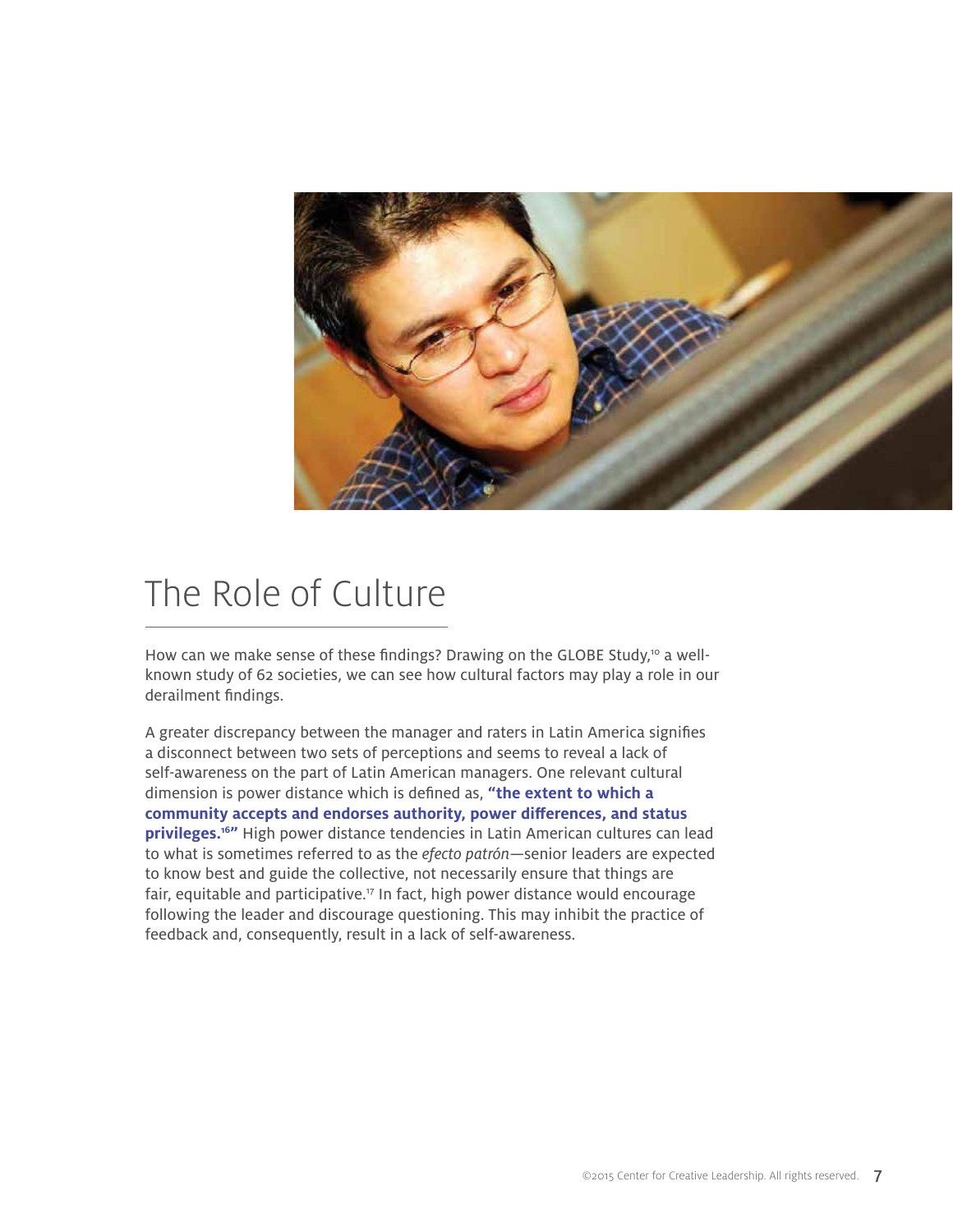#### **Practical Suggestions for Managers**

The CCL study identified "Too Narrow of a Functional Orientation" as the most likely factor to derail both Latin American and US managers, according to their bosses. To extend beyond the narrow focus of your own work and gain a broader perspective, Lombardo and Eichinger<sup>18</sup> suggest that you seek opportunities to

- learn other functions
- volunteer for task forces or teams outside your current area or function
- observe higher-level managers
- talk to generalists (people who are broadly skilled) to widen your own skillsets

Boosting self-awareness also reduces your chances of career derailment. An accurate understanding of how others view your behaviors and skills—particularly those tied to the derailment scales—allows you to proactively address any perceived shortcomings.

A commitment to self-awareness may be of particular importance for Latin American managers. Our study found that Latin American managers were consistently rated more harshly by others on the derailment scales than managers in the US, even as their self-ratings tended to be more favorable. To reduce this gap in perception and increase self-awareness, you can<sup>19</sup>

- reflect on life-shaping events
- use a coach or mentor
- take personality assessments
- seek out honest feedback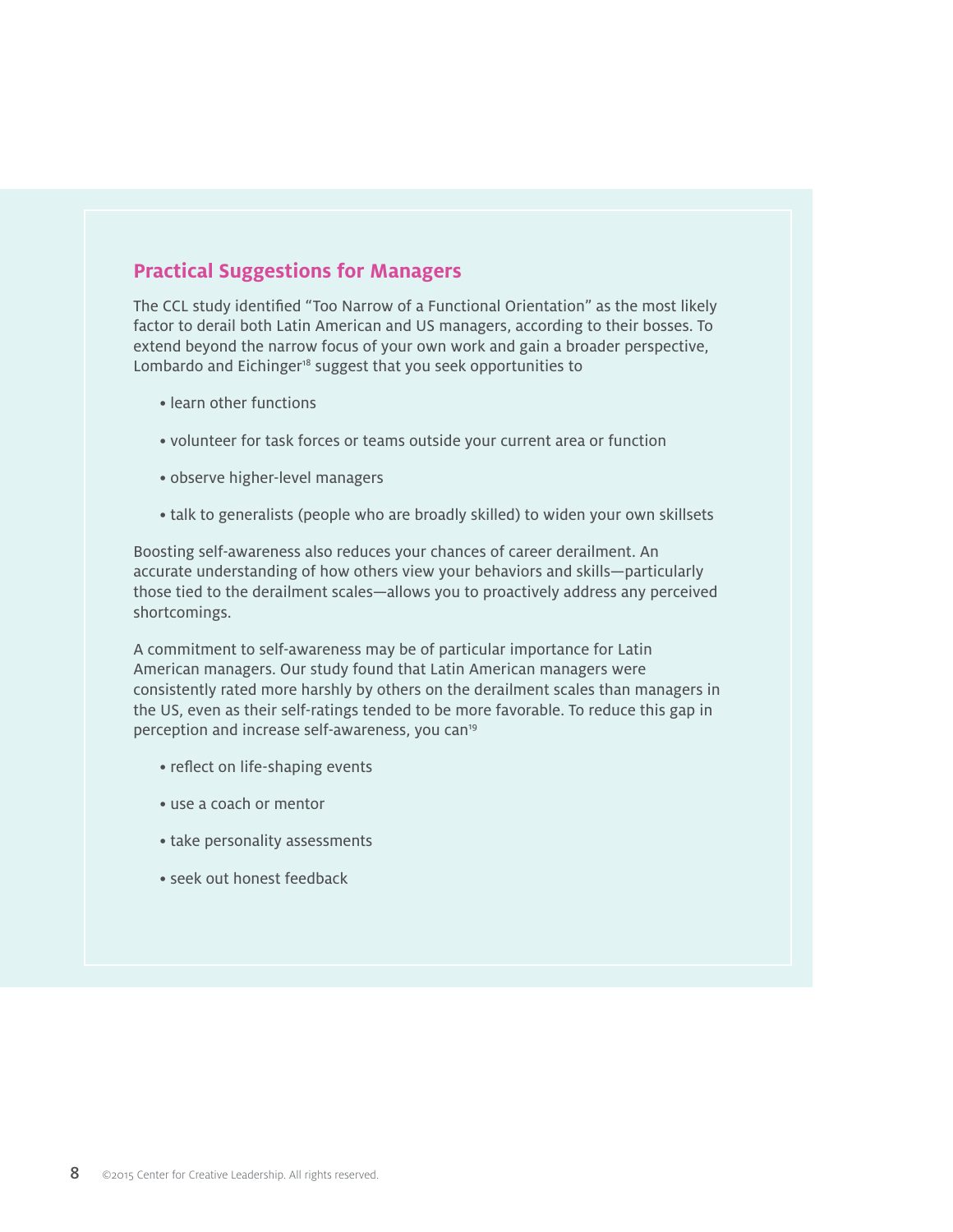

## Preventing Derailment

Organizations and individuals differ greatly based on factors including organizational culture, traditional versus international business models, level of and kind of education of the executives and managers involved. Based on this study, we see several potential opportunities for organizations to develop leaders in Latin America with an eye to avoiding derailment.

**1. Ensure "meeting business objectives" is a clear priority within your organization.** Latin Americans are often proud of their ability to navigate a volatile, uncertain, and complex world. This is sometimes seen as being at odds with results-driven organizational cultures. Yet, in our experience with high-level managers in Latin America, many view driving results as key to their success. The derailment data suggest that meeting business objectives may need to be a clear priority for Latin American managers early on in their careers in order for them to achieve future success and promotions. Training and development efforts should be established to support this priority.

**2. Provide training on "communicating up."** There are data suggesting that leadership development initiatives within Latin American organizations can improve communication upwards.<sup>20</sup> This also begins to break down the power distance that has lived in older paradigms of hierarchical leadership, and helps to develop relationships between managers and their bosses that focus on development and feedback.

**3. Invest in self-awareness.** Support an organizational culture that promotes seeking and providing feedback and emphasizes its necessity for improvement. Provide opportunities and guidance for personal reflection and assessment of strengths and weaknesses. Bear in mind that even when people are committed to gaining self-awareness, it can be an uncomfortable stretch and requires strong support.

Even many *patrones* know that a more modern leadership style is necessary to be effective, develop other effective managers, and achieve organizational objectives. The changing nature of leadership<sup>21</sup> is finding a footing in the realities of Latin American leading and managing. By understanding the potential for derailment, organizations and managers will be able to identify problems and seek leader development solutions that will have the greatest impact.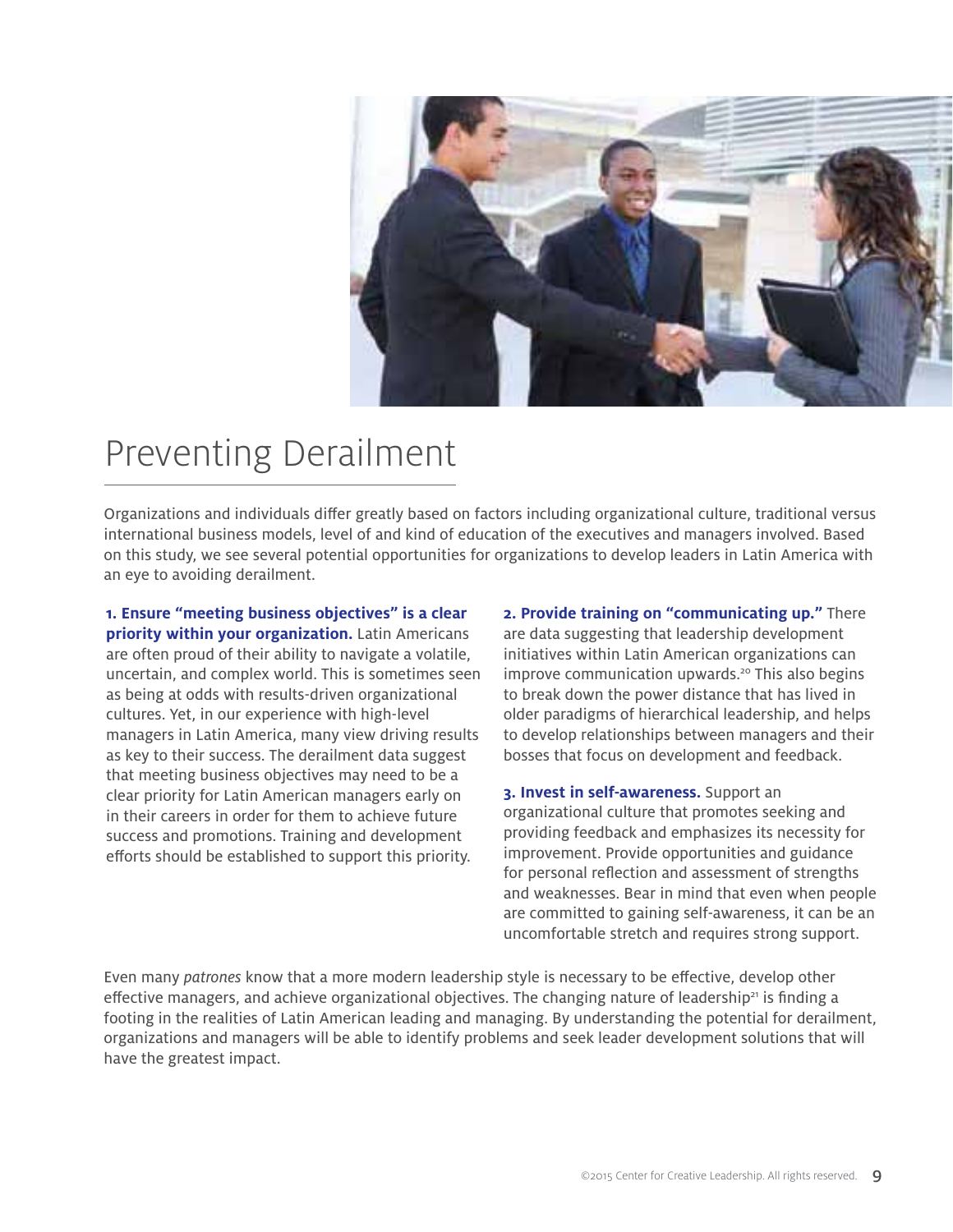## References and Resources

1 Franicevich, A. (2010). *Challenges reported by Argentine business school students*. Greensboro, N.C.: Center for Creative Leadership.

2 Munusamy, V. P., Gentry, W. A., Eckert, R., Stawiski, S. A., & Martin, J. (2011, May). *What topics should be taught in leadership development: A qualitative, cross-country investigation*. Paper presented at the 7th Biennial Conference of the International Academy for Intercultural Research, Singapore.

3 Santana, L. (2010). *Challenges facing Latin American leaders: Perspectives from Chile, Colombia, Mexico, Brazil and USA*. Proceedings from 2010 International Leadership Association (ILA) Conference Round Table Session, Boston, MA.

4 Gentry, W. A. (2010). Derailment: How successful leaders avoid it. In E. Biech (Ed.), *The ASTD Leadership Handbook* (pp. 311–324). Alexandria, VA: ASTD Press.

5 Gentry, W. A., & Chappelow, C. T. (2009). Managerial derailment: Weaknesses that can be fixed. In R. B. Kaiser (Ed.), *The perils of accentuating the positives* (pp. 97–113). Tulsa, OK: HoganPress.

6 McCauley, C., & Lombardo, M. (1990). BENCHMARKS®: An instrument for diagnosing managerial strengths and weaknesses. In K. E. Clark & M. B. Clark (Eds.), *Measures of leadership* (pp. 535–545). West Orange, NJ: Leadership Library of America.

7 Stawiski, S. A., & Gentry, W. A. (2011, November). *A comparison of the managerial derailment tendencies of managers from Latin America and the United States*. Paper presented at the Southern Management Association, Savannah, GA.

8 Bunker, K. A., Kram, K. E., & Ting, S. (2002). The young and the clueless. *Harvard Business Review, 80*, 80–87; Lombardo, M. M., & McCauley, C. D. (1988). *The dynamics of management derailment*. (Tech. Rep. No. 34). Greensboro, NC: Center for Creative Leadership.

9 To compare the size of the discrepancies between *self* and *other* perceptions of performance, we merged all of the derailment factors into one to create an overall "derailment" variable. We then compared the rating discrepancies between the Latin American managers and the US managers.

10 House, R. J., Hanges, P. J., Javidan, M., Dorfman, P. W., & Gupta, V. (Eds.). (2004). *Culture, leadership, and organizations: The GLOBE study of 62 societies*. Thousand Oaks, CA: Sage Publications.

11 Javidan, M. (2004). Performance orientation. In R. J. House, P. J. Hanges, M. Javidan, P. W. Dorfman, & V. Gupta (Eds.), *Culture, leadership, and organizations: The GLOBE study of 62 societies* (pp. 239–281). Thousand Oaks, CA: Sage Publications.

 $12$  Javidan, M., House, R. J., & Dorfman, P. W. 2004. A nontechnical summary of GLOBE findings. In R. J. House, P. J. Hanges, M. Javidan, P. W. Dorfman, & V. Gupta (Eds.), *Culture, leadership, and organizations: The GLOBE study of 62 societies* (pp. 29–50). Thousand Oaks, CA: Sage Publications.

<sup>13</sup> Ashkanasy, N., Gupta, V., Mayfield, M., & Trevor-Roberts, E. (2004). Future Orientation. In R. J. House, P. J. Hanges, M. Javidan, P. W. Dorfman, & V. Gupta (Eds.), *Culture, Leadership, and Organizations: The GLOBE Study of 62 Societies* (pp. 395–436). Thousand Oaks, CA: Sage Publications.

14 Dinwoodie, D. L. (2005). Oportunidades de negocio entre América Latina y Europa. Encontro de Emprendadores, Barcelona, Spain, June, 2005; Dinwoodie, D. L. (2007). Un nuevo modelo de Liderazgo: Lideramos personas o queremos personas líderes? *Jornada Empresas Asociadas EADA*, Collbató, Spain, March 28, 2007.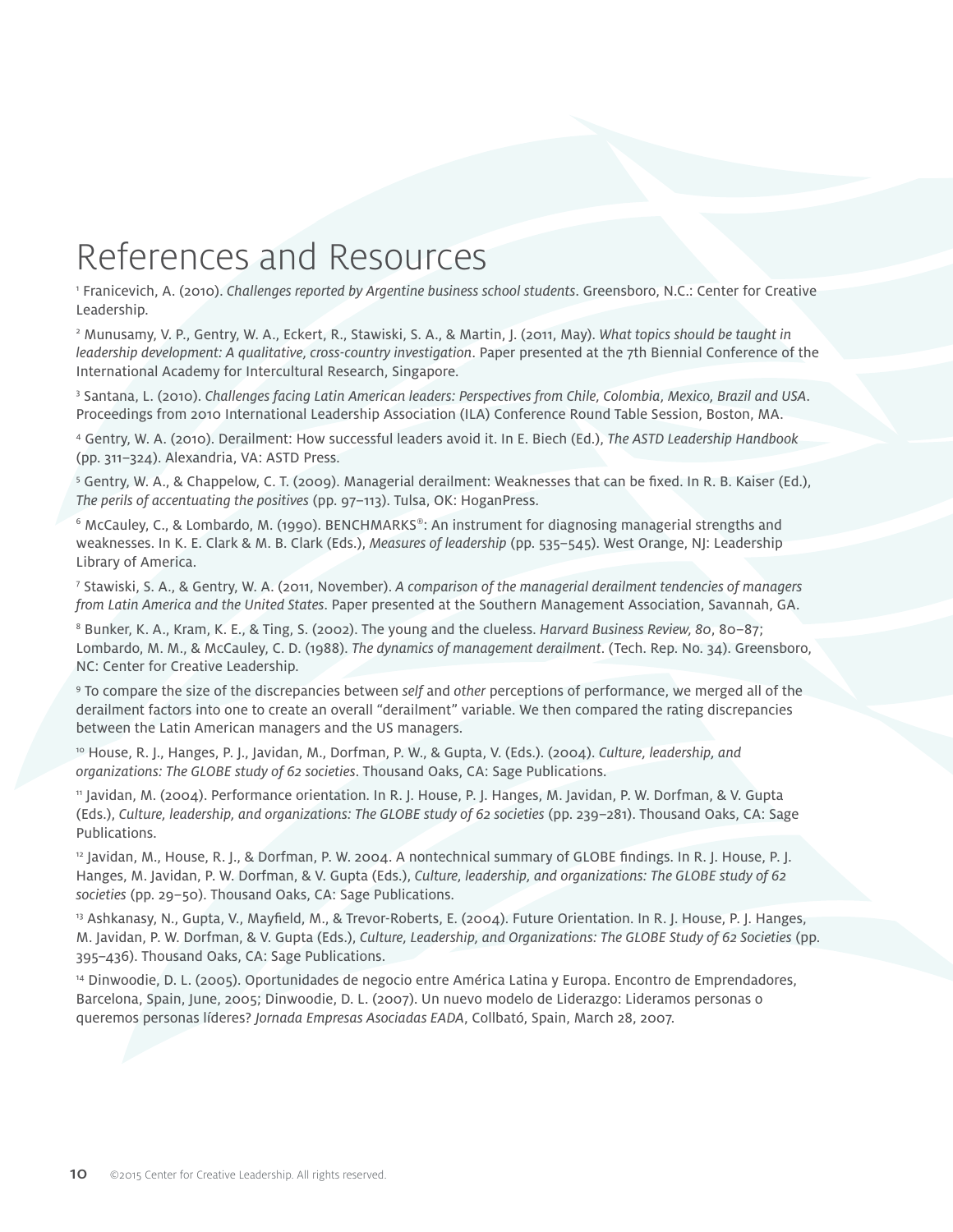15 Lombardo, M. M., Ruderman, M. N., & McCauley, C. D. (1988). Explanations of success and derailment in upper-level management positions. *Journal of Business and Psychology, 2*(3), 199–216.

16 Carl, D., Gupta, V., Javidan, M. (2004). Power Distance. In R. J. House, P. J. Hanges, M. Javidan, P. W. Dorfman, & V. Gupta (Eds.), *Culture, leadership, and organizations: The GLOBE study of 62 societies* (pp. 29–50). Thousand Oaks, CA: Sage Publications.

17 Romero, E.J. (2004). Latin American leadership: Et Patron & El Lider Moderno. *Cross Cultural Management: An International Journal*, *11*(3), 5–37.

18 Lombardo, M. M., & Eichinger, R. W. (2009). *FYI: For Your Improvement* (5th ed.). Minneapolis, MN: Lominger Limited Inc.

19 Van Velsor, E., Moxley, R. S., & Bunker, K. A. 2004. The leader development process. In C. McCauley & E. Van Velsor (Eds.), *The Center for Creative Leadership handbook of leadership development*, 2nd ed. (pp. 204–233). San Francisco: Jossey-Bass and Center for Creative Leadership; Baillie, S. (2004). Know thyself. *Profit, 23*, 107–108; McCarthy, A. M., & Garavan, T. N. (1999). Developing selfawareness in the managerial career development process: The value of 360-degree feedback and the MBTI. *Journal of European Industrial Training, 23*, 437–445; Loo, R. (2002). Journaling: A learning tool for project management training and teambuilding. *Project Management Journal, 33*, 61–66.

20 Santana, L. (2011). *Mixed methodology study of multi-year leadership development Initiative's impact within a Latin American financial institution*. Greensboro, NC: Center for Creative Leadership.

21 Martin, A. (2007). *The changing nature of leadership*. Greensboro, NC: Center for Creative Leadership.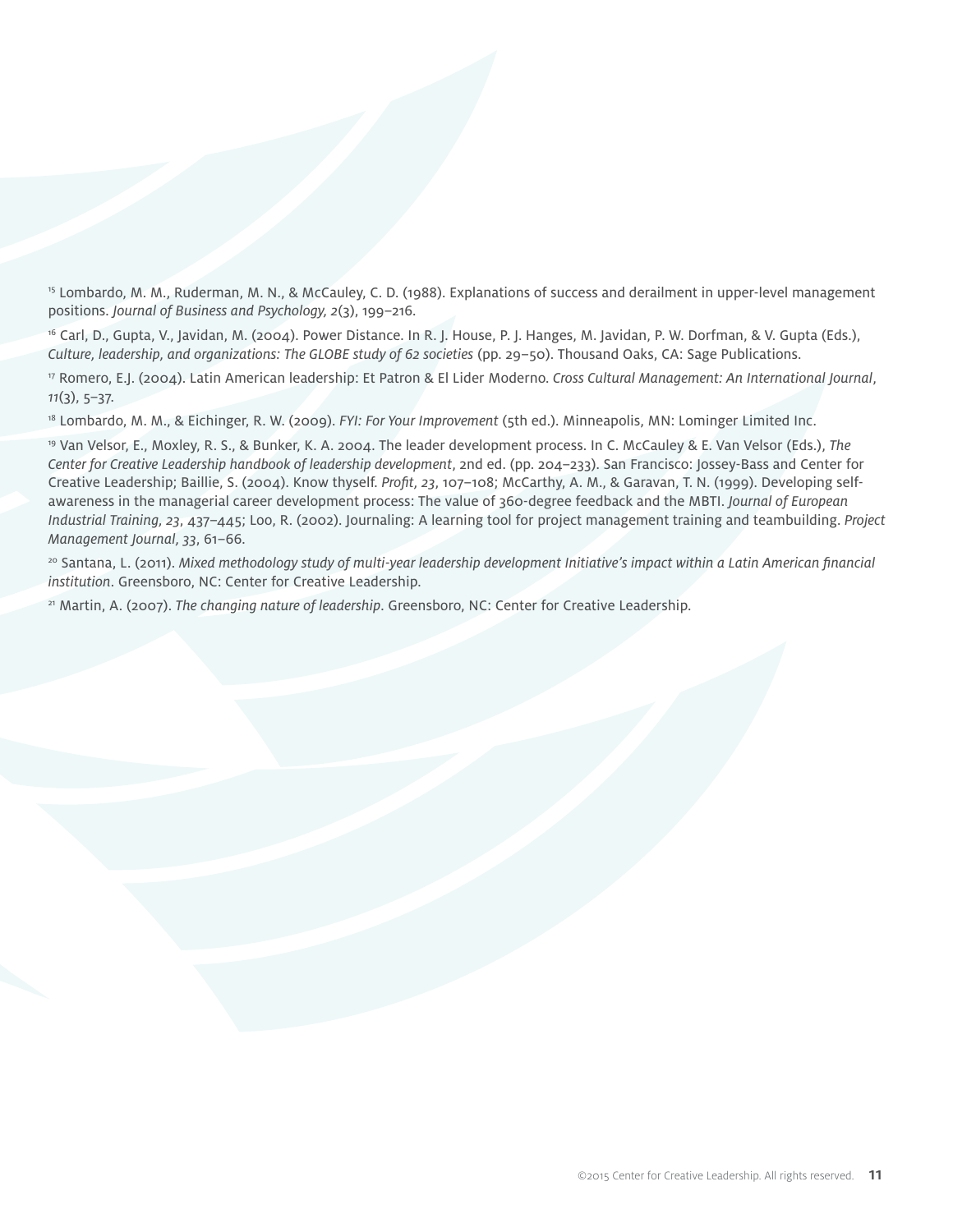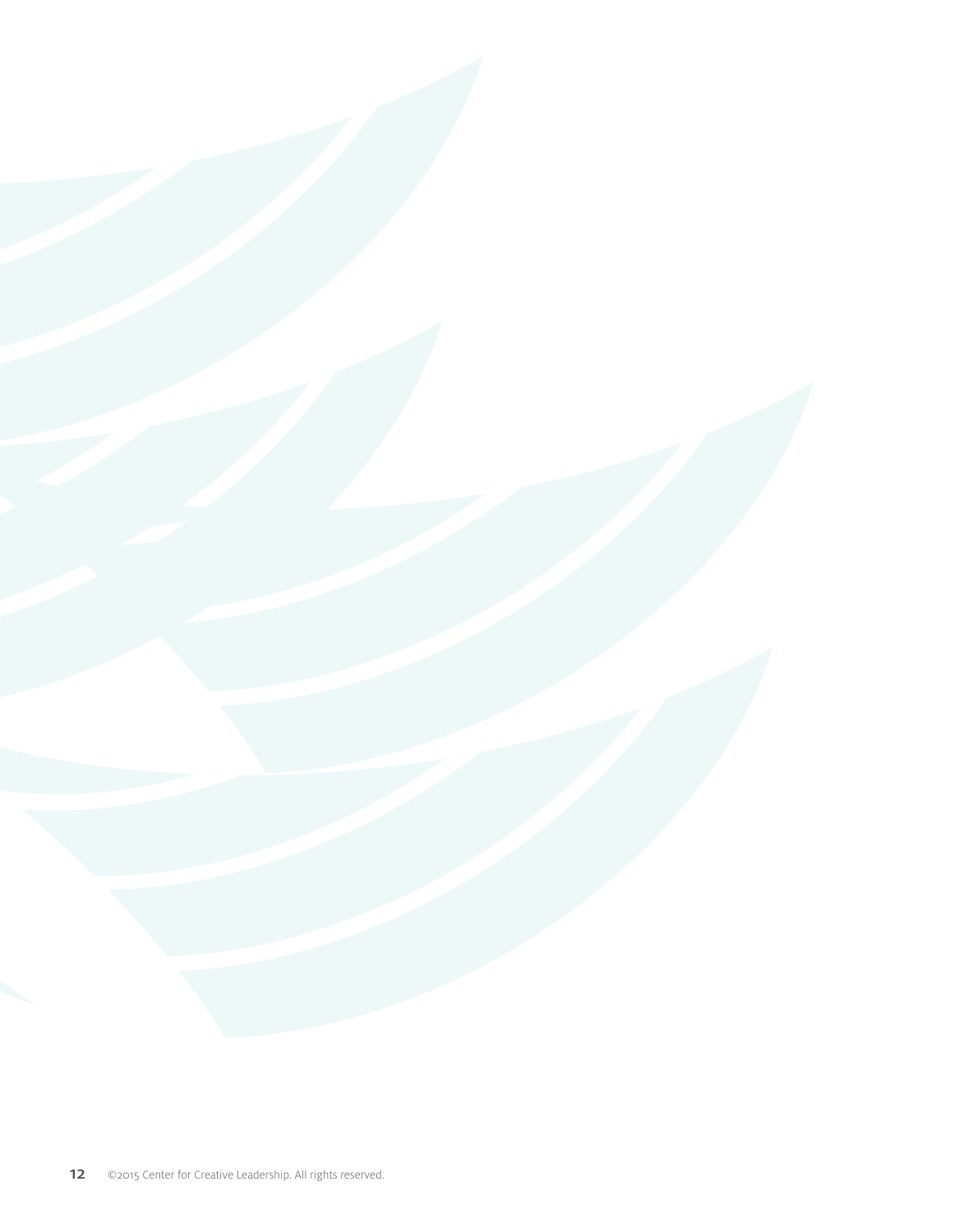### About the Authors

**Sarah Stawiski, PhD,** is a senior research associate at the Center for Creative Leadership (CCL®) in San Diego, CA. Sarah's work focuses on evaluating the impact of leadership development programs and understanding individual and organizational factors that influence workplace attitudes and behaviors. Other interests include small-group processes, ethical decision making, and corporate social responsibility. Before coming to CCL, Sarah worked for Press Ganey Associates, a healthcare quality-improvement firm. She holds a BA in psychology from the University of California, San Diego, and an MA and PhD in applied social psychology from Loyola University Chicago.

**William A. (Bill) Gentry, PhD,** is a senior research scientist and coordinator of internships and postdocs in research, innovation, & product development at CCL in Greensboro, NC. He also trains the Assessment Certification Workshop and Maximizing Your Leadership Potential programs at CCL and has been an adjunct professor at several colleges and universities. In applying his research into practice, Bill's current focus is on helping leaders who are managing for the first time in their lives. Bill has more than 70 academic presentations, has been featured in more than 50 Internet and newspaper outlets, and has published more than 40 peer-reviewed articles on leadership and organizational psychology including the areas of first-time management, multisource (360) research, survey development and analysis, leadership and leadership development across cultures, leader character and integrity, mentoring, managerial derailment, multilevel measurement, and in the area of organizational politics and political skill in the workplace. He also studies nonverbal behavior and its application to effective leadership and communication, particularly in political debates. Bill holds a BA degree in psychology and political science from Emory University and an MS and PhD in industrial-organizational psychology from the University of Georgia. Bill frequently posts written and video blogs about his research in leadership (usually connecting it with sports, music, and pop culture) on CCL's Leading Effectively blog.

**Laura Santana** is a senior faculty member with CCL. She brings international experience to her work with key global clients to assess needs, design, and deliver customized initiatives. Informed by 18 years of living abroad with expatriate management assignments, Laura facilitates client engagements focused on women's leadership, teamwork, and individual development in Spanish, French, and English. As a researcher and speaker, Laura is a regular presenter at international conferences; she has authored work for CCL publications and served as the elected 2011 Chair of the International Leadership Association (ILA) Leadership Development Group. Laura earned her PhD from Antioch's Leadership and Change PhD Program, a BA in psychology from the University of California, Irvine, and an MS in management/organizational development from the US International University, Mexico City.

**Dr. David L. Dinwoodie** is CCL's global director, individual and team leadership solutions, a role in which he is responsible for CCL's global portfolio of programs, products, and services in the Open-Enrollment, Custom, Coaching and Assessment Services lines of business. He is a coauthor of *Becoming a Strategic Leader: Your Role in Your Organization's Enduring Success*, and a research associate on the Leadership Across Differences project. He holds a master of international management from the Thunderbird School of Global Management and earned an MBA from ESADE Business School in Barcelona. His doctoral degree is from Aston University (UK) in the area of organizational and work group psychology. Before joining CCL, he held management positions with pan-European and global responsibilities at Ernst & Young, BICC General Cable, Planeta de Agostini, Bristol-Myers Squibb, and EADA Business School. He also taught courses in strategic management, change management, and leadership development at institutions such as ESADE Business School (Spain), EADA Business School (Spain), Centrum Business School (Peru) and Universidad de Rosario (Colombia).

To learn more about this topic or the Center for Creative Leadership's programs and products, please contact our Client Services team in Greensboro, NC.

+1 800 780 1031 +1 336 545 2810 info@ccl.org